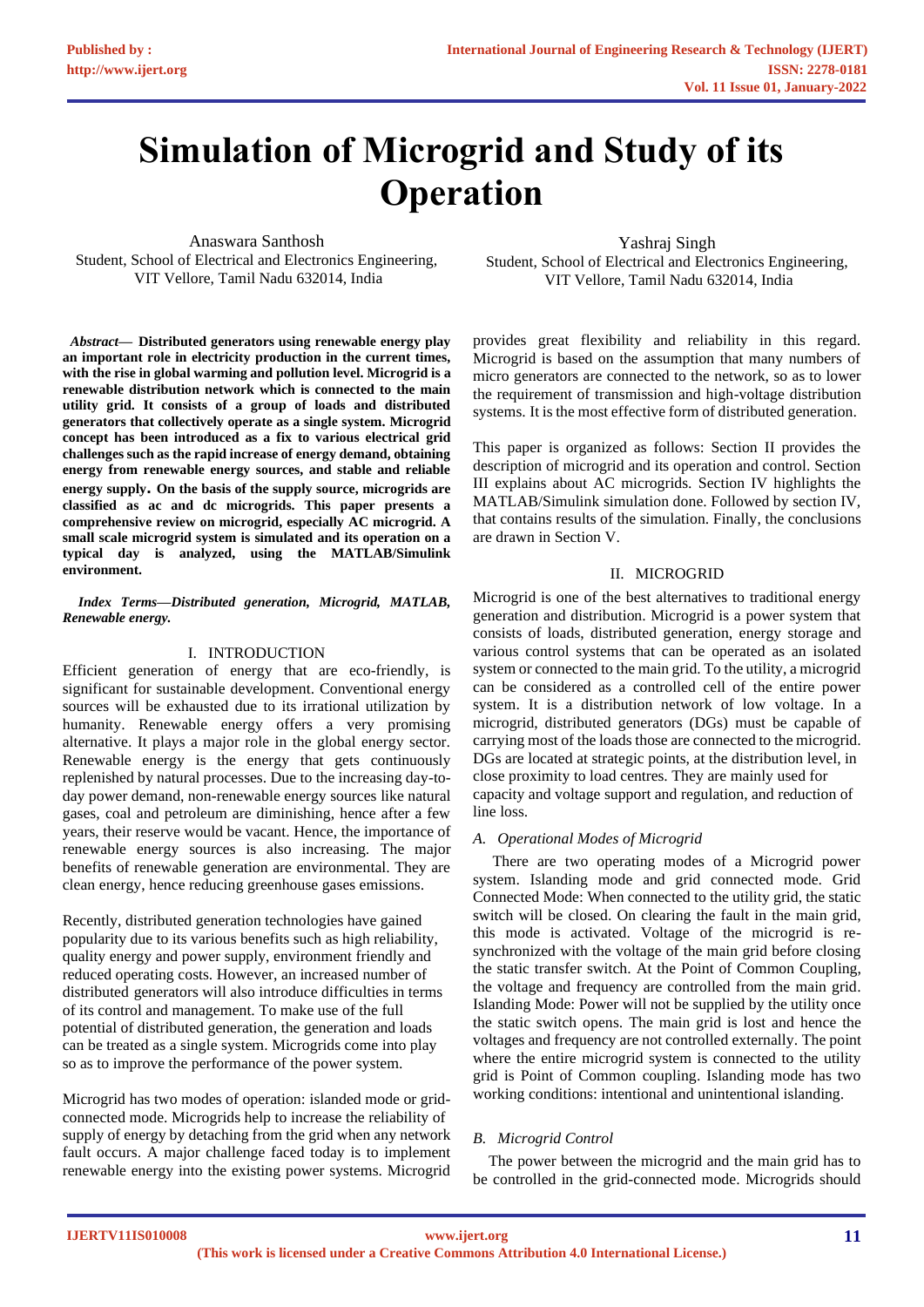

Fig. 2. Simulation Model

have the ability to last even when the main grid is disconnected. To reduce any issue in the microgrid, choosing the proper control technique is important. Control system maintains frequency and the voltage level in island control of the operation. Droop control is the main method used to maintain the stability in microgrids, and is classified as active power frequency and reactive power-voltage. These controllers can enable multiple machine; rotating synchronously, to control the power sharing and to maintain the stability of frequency and voltage.

There are three major hierarchical levels that can be applied to a microgrid network:

#### *1) Primary Control*

 Primary control is designed to satisfy the requirement, given below: To stabilize the voltage and frequency of the microgrid-During the islanding mode, the microgrid might lose its stability in its voltage and frequency, if any mismatch happens between the demand and generated power. It also provides the voltage and current control loops reference points of the Distributed Energy Resources. Primary control usually gives differences to the frequency and voltage set points. Secondary control can be opted so as to correct this.

#### *2) Secondary Control*

 This ensures that the electrical levels going into the microgrid are always within the required value. This controller has slower dynamic response than the primary, which hence justifies the decoupled dynamics of both the primary and secondary control loops, and simplifies their designs. Secondary control also satisfies the power quality requirements to an extent.

## *3) Tertiary Control*

Tertiary control is the highest control level which considers the economic concerns in the optimal microgrid operation. This control is helps to achieve the power flow by frequency and voltage control while the microgrid is in grid connected mode. The active power and reactive power of the network's grids can be compared besides the desired reference by measuring real and reactive power through the PCC. Hence by adjusting the microgrid reference frequency, the active power at the grid can be controlled.

Droop Control: This control method is used to maintain the load current sharing, which can be done by changing the output voltage under both current and voltage droop characteristics. It

measures the distributed generation terminal voltages and currents to compute its active and reactive power outputs. The active and reactive powers are expressed as following two equations:

$$
P = \frac{V_S^2}{Z} \cos\theta - \frac{V_S V_L}{Z} \cos(\theta + \delta)
$$
 (1)  

$$
Q = \frac{V_S^2}{Z} \sin\theta - \frac{V_S V_L}{Z} \cos(\theta + \delta)
$$
 (2)

#### III. AC MICROGRID

An AC microgrid has an AC bus, and all the sources with variable frequency and voltages, that are connected to the bus through converters (AC/AC or DC/AC). DC/AC inverters are important so as to convert the DC sources outputs. Sources with AC output are connected with AC/AC converters. AC to DC converters are installed in order to supply the DC loads. Due to the usage of a number of power electronics devices and power output conversions from both DC to AC or AC to DC, AC microgrids have higher losses. Whereas, due to the variable nature of different distributed power sources and the need of a large number of power electronic devices, and also the magnitude of available power from different sources at varied periods, a smart load system for controlling and management is required. In this regard, AC microgrids are suitable for the existing power system infrastructure*.*



Fig.1. AC Microgrid

#### IV. SIMULATION OF AC MICROGRID

 The microgrid system was developed and simulated in MATLAB Simulink SimPowerSystems. PV system, battery storage, battery controller, loads, distribution network, and power grid are six major components in the microgrid model. The simulation diagram is given in Fig.2. A phasor model was used to simulate 24-hour scenarios in a short amount of time. Power electronics components, on the other hand, are not modelled.

The PV array contributes to the microgrid, which is a PVbattery system that has a capacity of 50 kW.

The battery controller employs a load dispatch mechanism, which charges the battery with excess renewable energy generation. The main grid will be used to supply electricity to the loads if the renewable energy configuration is unable to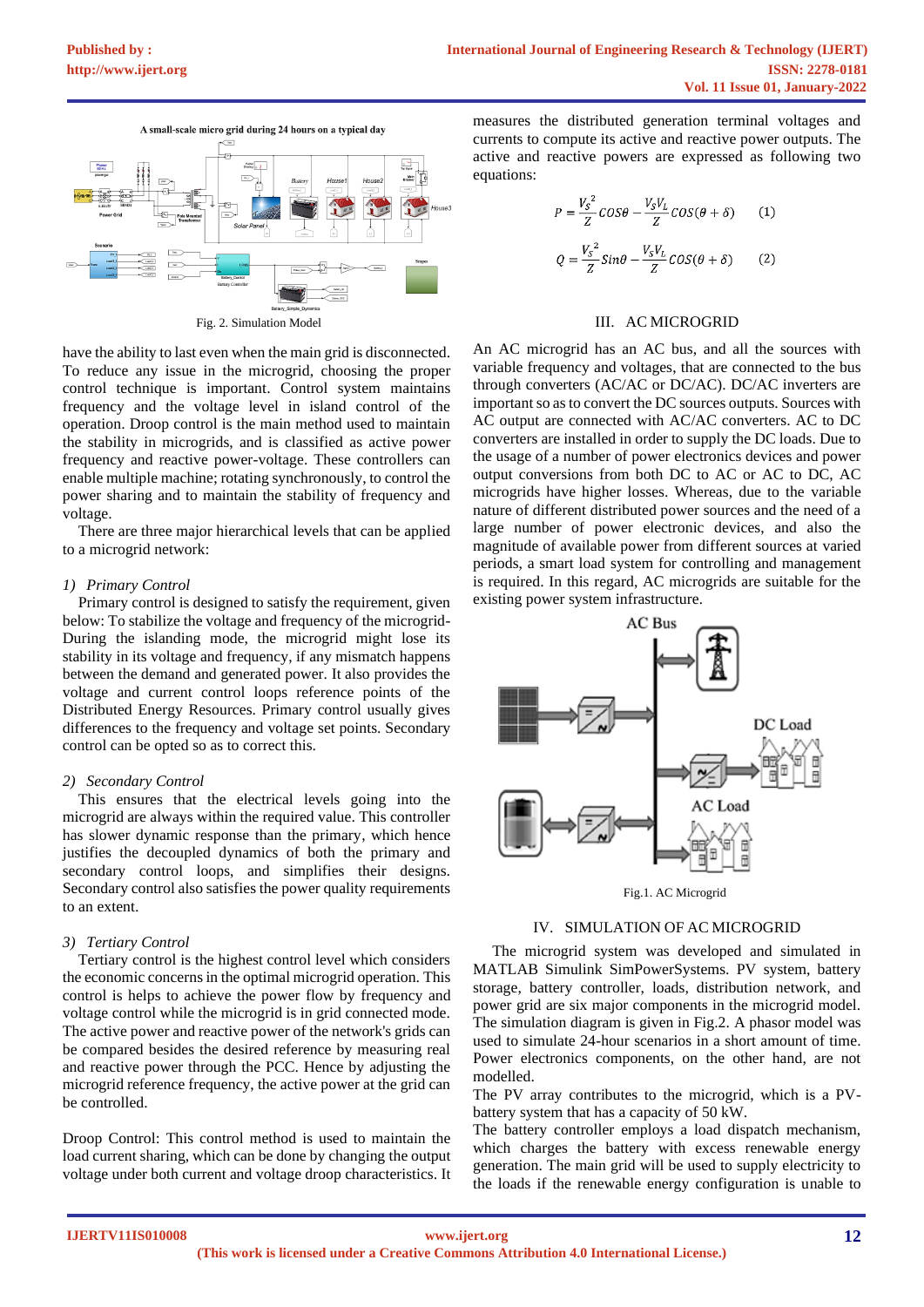feed the load. The electrical system is a single-phase network with a voltage of 230 V and frequency of 50 Hz. The PV system is modelled as follows:

$$
P_{out} = GFAe
$$

where Pout is the output power from PV array in kW, F is the partial shading factor  $(0-1)$ , G is solar irradiance  $(W/m2)$ , A is PV area size in m2, e is the efficiency of the PV panel (0-1). The battery storage system is modelled as follows:

$$
SOC = 100 \left[ 1 - \left( \frac{1}{Q} \int_0^t i(t) \, dt \right) \right]
$$
\n
$$
B_{AH} = \frac{1}{3600} \int_0^t i(t) \, dt
$$

where Q is the rated capacity in Ah, SOC is percentage of battery capacity, i is the battery current, and BAH is the battery ampere-hour. The load comprises residential load. There are three residential loads modelled in the microgrid system so as to simulate the energy demand in a rural area. The loads are also used to simulate the performance of the energy management system in variety of load conditions.

# V. RESULTS

Solar radiation and a load profile are used as inputs in this model. Fig.3. depicts the solar radiation and load profile input. The y-axis and x-axis of the graphs depict the Power(watts) and the time(seconds). From 20h to 4h, solar electricity generation is not observed. The load follows a typical distant location profile, with peaks at 9h, 19h, and 22 h, with demand of 6.5 kW, 7.5 kW, and 7.5 kW, respectively. From 0 to 12 hours, and from 18 to 24 hours, the battery controller is controlled by a controller. The pole-mounted transformer's active power is set to zero. As a result, the battery controller monitors current to ensure that the grid's active power is always zero.









Fig. 5. Power Secondary

When the microgrid's total generation is insufficient to fulfil the load demand, the battery storage system kicks in. When the load demand is less, the storage absorbs additional power from the microgrid. From 12 to 18 hours, there is no battery control. As a result, the battery state-of-charge (SOC) remains constant, and the controller does not charge or discharge. In the event of a power outage, the controller will discharge the battery to meet the demand. Surplus generation will be used to charge the battery if there is any.